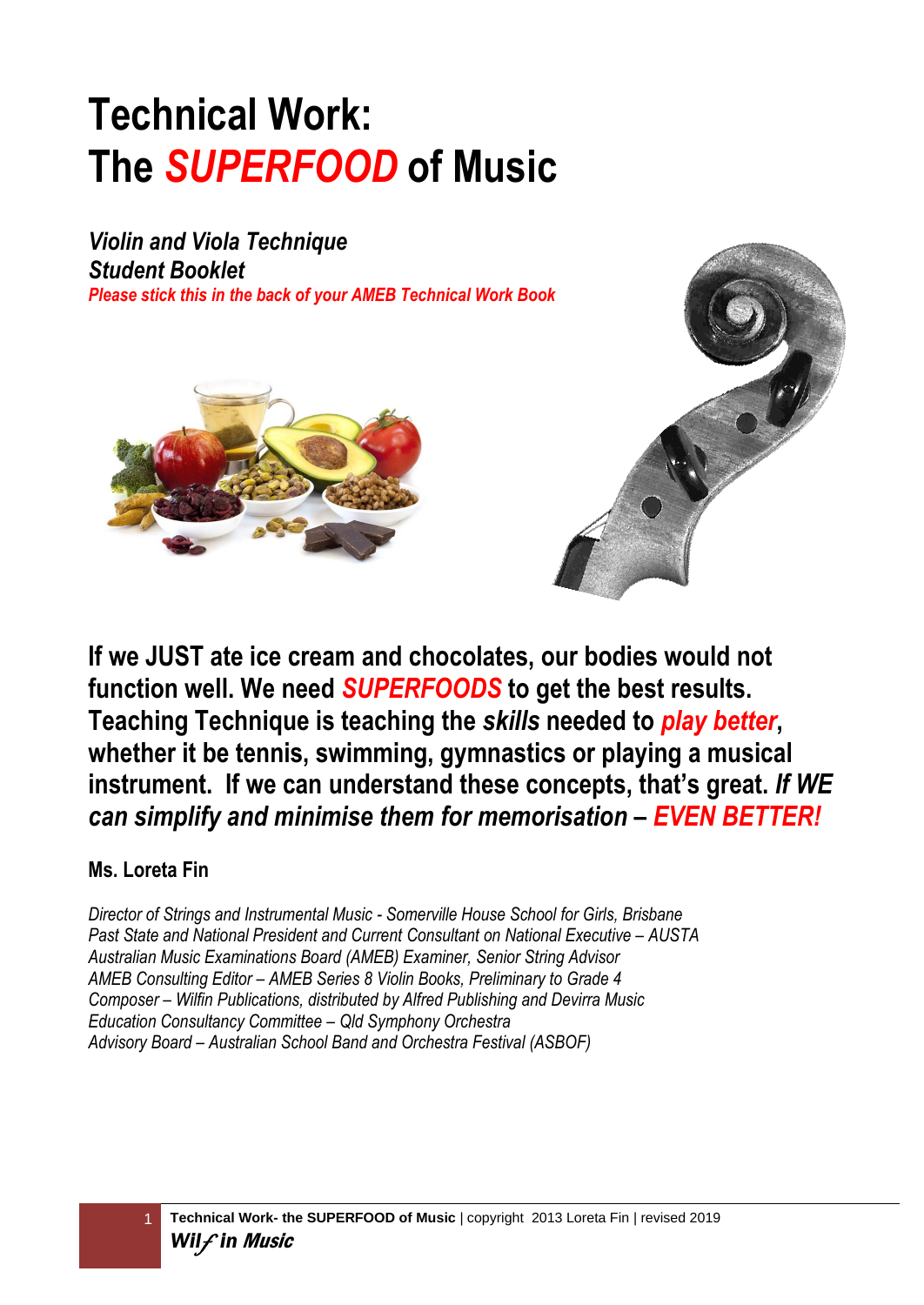



### **What's in it for me?**

Swimmers swim lap after lap, for hours in training, before they compete. Tennis players practise their serves, backhands, volleys etc. for hours in training before they ever play a game. Gymnasts do stretches, forward rolls, handstands and back arches, well before they ever get to a bar or beam. Ballet Dancers learn positions and spend hours in front of a mirror, before they ever reach a stage.

- ❖ These are the **SKILLS** required to play well.
- ❖ **TECHNICAL WORK** is learning the **SKILLS of MUSIC**.

In order to play netball, basketball, football or volleyball I need to know the **RULES** of the game. Being able to catch, throw or kick a ball, does not mean I can just play. I need to know the rules. It is the same for Chess - or even Monopoly – you cannot play, unless you know the rules ❖ **THEORY** is the **RULES** of music.

Just like in sport, if I have the **SKILLS** and I know the **RULES**, I will **PLAY BETTER**!





**If you tell me you love scales, I will write you a note and send you STRAIGHT to the clinic. There's something wrong with you." It's OK not to love them. So, let's make it as easy as possible, by thinking in patterns. This makes MEMORISING easier and it MINIMISES what we have to do. I could teach you the same thing, using about 25 studies – or just a few sheets. Which would you prefer?**



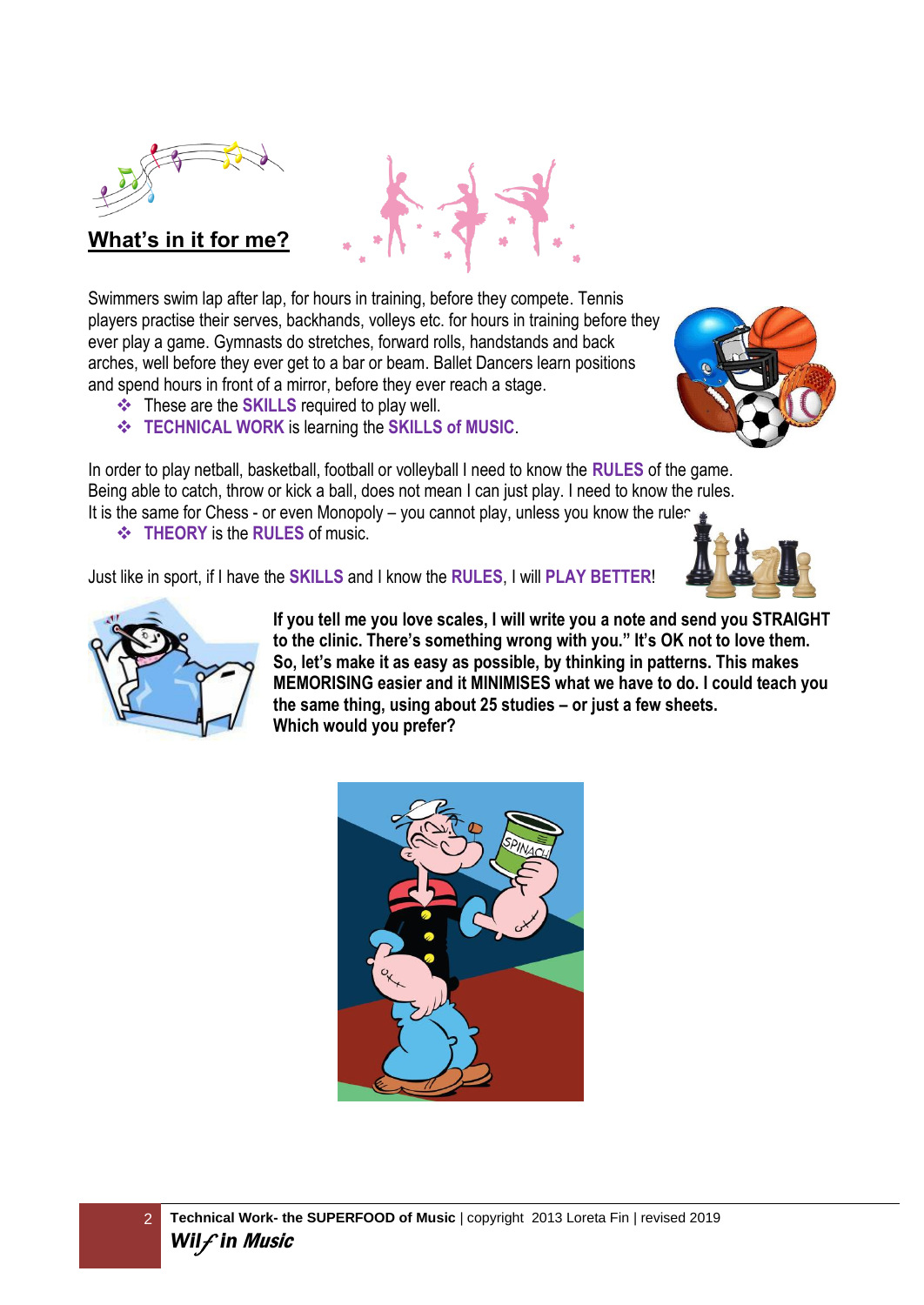| <b>Left Hand Basic Finger Patterns</b> |  |  |  |          |  |  |            |  |  |        |  |  |
|----------------------------------------|--|--|--|----------|--|--|------------|--|--|--------|--|--|
| OPEN (O)                               |  |  |  | HIGH (H) |  |  | MIDDLE (M) |  |  | LOW (L |  |  |
|                                        |  |  |  |          |  |  |            |  |  |        |  |  |

**M, L and H are within a FRAMEWORK of a Perfect 4th (AUSTRALIANS) Semitone is either in LOWEST, MIDDLE or HIGHEST 2 fingers. The O pattern "steps outside the box"** 



### ❖ **See if you can show OHMLMHO or HMLMHMLM etc.**

Use your left hand, with palm facing you. Place your right index finger where the tones occur.

Feel how close the semitones are. **WHERE' S WALLY? (The semitone)** 

|                     | <b>One Octave Major Scales and Arpeggios</b> |                             |                         | <b>INSTRUMENTAL MUSIC</b>                 |
|---------------------|----------------------------------------------|-----------------------------|-------------------------|-------------------------------------------|
| <b>Starting on:</b> |                                              |                             | <b>CURRICULUM (IMC)</b> |                                           |
| <b>Open String</b>  | <b>Scale MM</b><br>Arp 0203                  | <b>GDA</b>                  |                         | LEVEL 1 - teach "crabwalks<br><b>JOGA</b> |
| 1st Finger          | <b>Scale HH</b><br>Arp 1314                  | AEB, Ab Eb Bb,              | move<br>up              | LEVEL 3 and up                            |
| 2nd Finger          | Scale OO<br>Arp 2421                         | BbF (play<br>(Australians") | move<br>up              | LEVEL 4 and up                            |
| 3rd Finger          | <b>Scale LL</b><br>Arp 3132                  | CG                          | move<br>up              | LEVEL 2 and up                            |

❖ **N.B.FOR ALL SCALES AND ARPEGGIOS THAT BEGIN ON 2ND FINGER, PLAY the first 3 notes of the National Anthem "AUSTRALIANS", TO PREPARE THE HAND FOR GOOD INTONATION** 



|               | Two Octave Major Scales – Instrumental Music Curriculum - LEVEL 3 and up |   |   |   |                                                  |  |  |  |  |  |  |
|---------------|--------------------------------------------------------------------------|---|---|---|--------------------------------------------------|--|--|--|--|--|--|
| <b>String</b> | G                                                                        |   |   |   |                                                  |  |  |  |  |  |  |
|               | M                                                                        | M |   |   |                                                  |  |  |  |  |  |  |
| A             | н                                                                        | н | M | M | move up to transpose the scale to Bb, B, C etc   |  |  |  |  |  |  |
| <b>Bb</b>     | O                                                                        |   |   | Н | move up to transpose (PLAY "Australians" 2 -1 2) |  |  |  |  |  |  |

|           | Two Octave Harmonic Minor Scales IMC - LEVEL 4 and up |         |           |         |         |                             |  |  |  |  |  |  |
|-----------|-------------------------------------------------------|---------|-----------|---------|---------|-----------------------------|--|--|--|--|--|--|
| String -  | G.                                                    |         |           |         |         |                             |  |  |  |  |  |  |
| G         |                                                       | $-1+2M$ | $-1H$ +1L |         |         |                             |  |  |  |  |  |  |
| A         | M                                                     | $L + 3$ |           | $-1+2M$ | move up |                             |  |  |  |  |  |  |
| <b>Bb</b> |                                                       | $M+4$   | M         | ∟+3     | move up | (PLAY "Australians" 2 -1 2) |  |  |  |  |  |  |

|           | Two Octave Melodic Minor Scales – IMC LEVEL 5 and up |   |       |   |          |   |        |   |                              |  |  |  |  |
|-----------|------------------------------------------------------|---|-------|---|----------|---|--------|---|------------------------------|--|--|--|--|
| String-   | G<br>↑G                                              |   |       |   |          |   |        |   |                              |  |  |  |  |
|           |                                                      | M | $-10$ |   |          | н | $-2-1$ |   |                              |  |  |  |  |
|           | ↑M                                                   |   |       | M | $-2 - 1$ |   |        | M | move up                      |  |  |  |  |
| <b>Bb</b> | ↑H                                                   |   | M     | н |          | M | M      | Н | move up (PLAY "Australians") |  |  |  |  |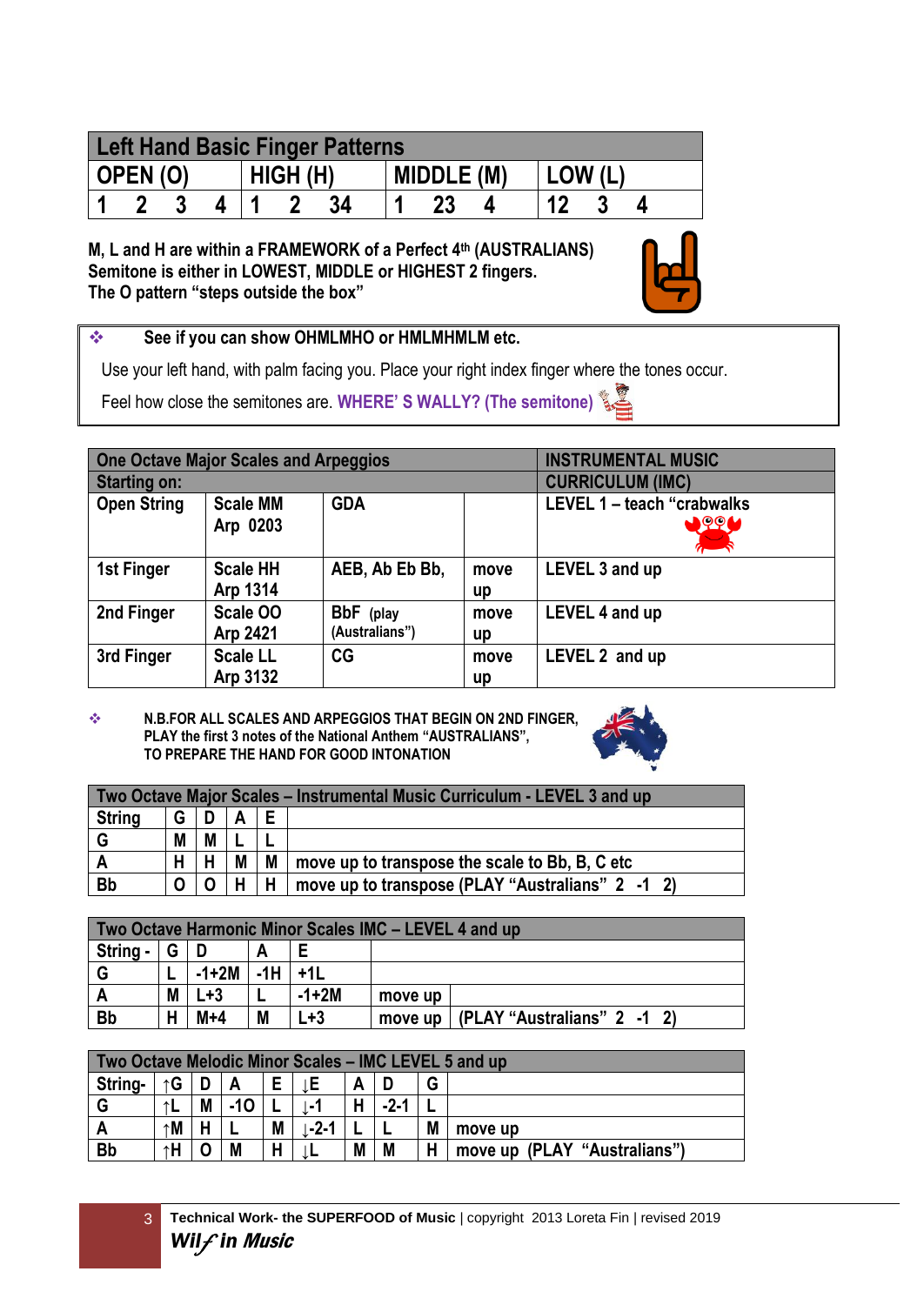| <b>Two Octave Arpeggios:</b> |                                                |   |    |  |   |                         |           | Circled note is HIGH for Major and LOW for Minor – IMC LEVEL 3 and up |  |  |  |
|------------------------------|------------------------------------------------|---|----|--|---|-------------------------|-----------|-----------------------------------------------------------------------|--|--|--|
| G                            | $\circledcirc$<br>$\boldsymbol{0}$<br>. ?<br>n |   |    |  |   |                         |           |                                                                       |  |  |  |
|                              | 4                                              | ③ |    |  | ② | $\mathbf{0}$            | $\vert$ 3 | Move up using 4th finger                                              |  |  |  |
| <b>Bb</b>                    | C                                              | ④ | ົາ |  | ③ | $\overline{\mathbf{A}}$ |           | move up (PLAY "Aust")                                                 |  |  |  |

|                                     | Dominant 7ths (commencing on) – IMC - LEVEL 7 and up |          |  |             |  |                       |  |  |  |                                         |  |  |  |
|-------------------------------------|------------------------------------------------------|----------|--|-------------|--|-----------------------|--|--|--|-----------------------------------------|--|--|--|
| 0   +2   0   -2   3   +1   3  <br>G |                                                      |          |  |             |  |                       |  |  |  |                                         |  |  |  |
|                                     |                                                      | $+3$   1 |  |             |  | $  -3   0   +2   0  $ |  |  |  |                                         |  |  |  |
|                                     |                                                      | $+4$ 2   |  | $-4 \mid 1$ |  |                       |  |  |  | $ +3 1 $ -3   4   move up (PLAY "Aust") |  |  |  |

|                         | Diminished 7ths - Preparatory Exercise – IMC LEVEL 9 and up                   |  |  |                                                           |  |  |  |  |  |
|-------------------------|-------------------------------------------------------------------------------|--|--|-----------------------------------------------------------|--|--|--|--|--|
| $\overline{\mathbf{0}}$ | $\vert$ -2 $\vert$ -4 $\vert$ -2 $\vert$ UP AND DOWN 4 TIMES – all minor 3rds |  |  |                                                           |  |  |  |  |  |
|                         |                                                                               |  |  | $\sqrt{N1/N3}$ L1 L3 UP AND DOWN 4 TIMES – all minor 3rds |  |  |  |  |  |

See Dim 7 Circle diagram

| Diminished 7ths Circle (commencing on) – IMC – LEVEL 9 and up                    |  |  |  |  |  |  |  |  |  |  |
|----------------------------------------------------------------------------------|--|--|--|--|--|--|--|--|--|--|
| Find the starting note and go clockwise all the way around the circle, plus one. |  |  |  |  |  |  |  |  |  |  |
| This works commencing on G, A and Bb.                                            |  |  |  |  |  |  |  |  |  |  |
| From B natural up: 2<br>+4<br>-4<br>$\mathbf{L}$                                 |  |  |  |  |  |  |  |  |  |  |

| CHROMATIC EXERCISE – Do this exercise on a different string each day – LEVEL 5 |                                                        |                       |  |  |  |  |  |  |  |  |
|--------------------------------------------------------------------------------|--------------------------------------------------------|-----------------------|--|--|--|--|--|--|--|--|
| Start in 1/2 position, playing SEMITONES:                                      | 012 shift up to $71$ :                                 | (repeat this 4 times) |  |  |  |  |  |  |  |  |
| Stay on 1 and play semitones (Bunch)                                           | $1234$ :                                               | (repeat this 4 times) |  |  |  |  |  |  |  |  |
| Then go backwards                                                              | $4321$ :                                               | (repeat this 4 times) |  |  |  |  |  |  |  |  |
|                                                                                | 1 $\le$ shift back to 210 :      (repeat this 4 times) |                       |  |  |  |  |  |  |  |  |
| Then go up and down, using different slurs: 2s,3s,4s and 6s                    |                                                        |                       |  |  |  |  |  |  |  |  |

|                       | 0 |  |   |  |  |
|-----------------------|---|--|---|--|--|
| <b>IMC</b><br>EVEL 5. | u |  | 7 |  |  |

|                 | ONE STRING SCALE in 1st and 4th position - IMC - LEVEL 5 and up |                |              |                                                                                                             |    |  |       |  |                |                |  |  |  |
|-----------------|-----------------------------------------------------------------|----------------|--------------|-------------------------------------------------------------------------------------------------------------|----|--|-------|--|----------------|----------------|--|--|--|
| <b>Major</b>    | $\bf{0}$                                                        | $\blacksquare$ | 23           | then go to 4th position                                                                                     | 71 |  | 34    |  | $(M \times H)$ |                |  |  |  |
| <b>Harmonic</b> | 0                                                               |                | $12 \quad 3$ | then go to 4th position $\vert$ 7 12                                                                        |    |  | $+34$ |  | 7              | $L+3$          |  |  |  |
| <b>Melodic</b>  | $\bf{0}$                                                        |                | $12 \quad 3$ | then go to 4th position $ \vec{v} $ 1 2                                                                     |    |  | - 34  |  |                | $(L \times H)$ |  |  |  |
| (descending)    |                                                                 |                |              | $\begin{array}{cc} 4 & -3 & -21 \end{array}$ then go to 1st position $\begin{array}{cc} 3 & 21 \end{array}$ |    |  |       |  | <u>ו צ</u>     |                |  |  |  |
|                 |                                                                 |                |              |                                                                                                             |    |  |       |  |                |                |  |  |  |

**BROKEN 3rds: 02 13 24 31 etc**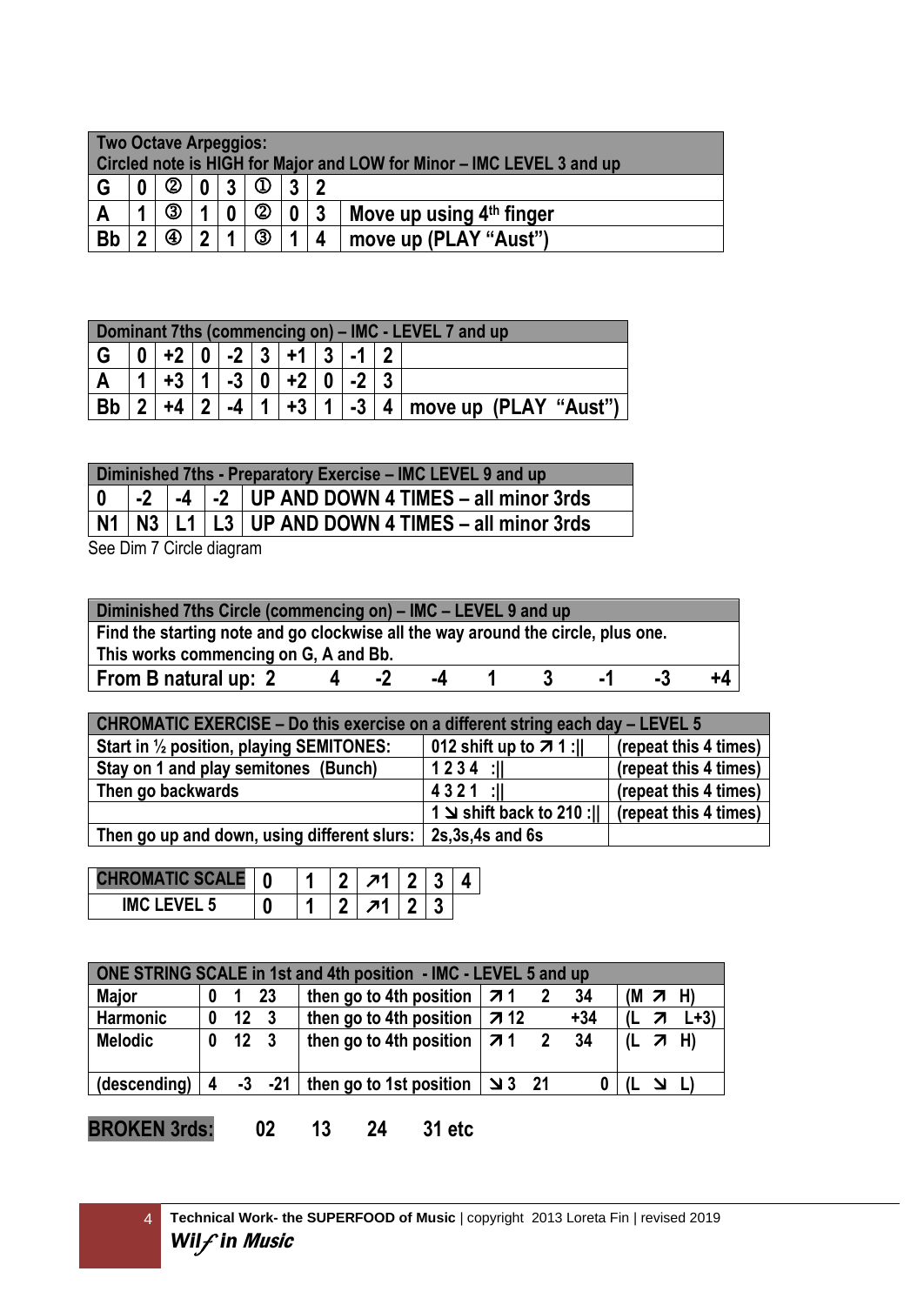- ❖ **For 2 octave scales, we need to know the PATTERNS**
- ❖ **If you cannot play THE WORX in under 3 mins, you CAN'T DO REP!**
- ❖ **For 3 Octave scales, we need to know the PATHWAY (where it shifts)**

**Three Octave Scales and Arpeggios ( = SHIFT up or Down) G MAJOR 3 Octave PATHWAY G String M D String M A String**  $\vert L \nearrow 3pH \vert$  Shift to 3p: what used to be 3 is now 1 **E String 1 2 5p 0 +4** Move high 4th up ANOTHER semitone **Same Fingering Descending LISTEN CAREFULLY to WHERE THE TONES and SEMITONES OCCUR G HARMONIC MINOR uses same PATHWAY, but patterns are: G String L D String -1 +2 M A String -1 2 3pL+3 E String**  $\vert L \nearrow 5$ **pM**  $+4 ++4$  (Move high 4th up ANOTHER semitone) **Same Fingering Descending LISTEN CAREFULLY to WHERE THE TONES and SEMITONES OCCUR G MELODIC MINOR uses the same PATHWAY ASCENDING ONLY:** G String L D String M A String  $\vert 1 \vert 2 \pi$  3pH E String  $\left| \begin{array}{cc} \sqrt{2} & \sqrt{2} & \sqrt{2} \\ \sqrt{2} & \sqrt{2} & \sqrt{2} & \sqrt{2} \\ \sqrt{2} & \sqrt{2} & \sqrt{2} & \sqrt{2} \\ \sqrt{2} & \sqrt{2} & \sqrt{2} & \sqrt{2} \\ \sqrt{2} & \sqrt{2} & \sqrt{2} & \sqrt{2} \\ \sqrt{2} & \sqrt{2} & \sqrt{2} & \sqrt{2} \\ \sqrt{2} & \sqrt{2} & \sqrt{2} & \sqrt{2} \\ \sqrt{2} & \sqrt{2} & \sqrt{2} & \sqrt{2} \\ \sqrt{2} & \sqrt{2} & \sqrt{$ **LISTEN CAREFULLY to WHERE THE TONES and SEMITONES OCCUR DESCENDING is DIFFERENT:**



DON'T lower the 4th. From the TOP G, it goes

4 -3 -2  $\rightarrow$  3 -2- 1  $\rightarrow$  3-2 -1 then home to open G (lower the 7ths and 6ths)

**LISTEN CAREFULLY to WHERE THE TONES and SEMITONES OCCUR**

| ALL OTHER THREE OCTAVE SCALES have the same pathway |  |    |  |  |  |  |  |
|-----------------------------------------------------|--|----|--|--|--|--|--|
| THE FINAL OCTAVE for MAJOR and HARMONIC MINOR is:   |  |    |  |  |  |  |  |
|                                                     |  | 1ת |  |  |  |  |  |
|                                                     |  |    |  |  |  |  |  |

**LISTEN CAREFULLY to WHERE THE TONES and SEMITONES OCCUR**

| <b>THE FINAL OCTAVE FOR MELODIC MINOR is:</b>           |  |  |  |  |  |  |  |
|---------------------------------------------------------|--|--|--|--|--|--|--|
|                                                         |  |  |  |  |  |  |  |
|                                                         |  |  |  |  |  |  |  |
| LISTEN CAREFULLY to WHERE THE TONES and SEMITONES OCCUR |  |  |  |  |  |  |  |

|       | ARPEGGIO – 3 OCTAVES:                                             |   |  |  |     |  |                |    |  |             |         |
|-------|-------------------------------------------------------------------|---|--|--|-----|--|----------------|----|--|-------------|---------|
| $G =$ |                                                                   |   |  |  | (3) |  | л1             | 3) |  | (same desc) | Play mM |
| $A =$ |                                                                   | ③ |  |  |     |  | 7 <sup>1</sup> |    |  | (same desc) | Play mM |
|       | 0<br>②<br>②<br>Subdominant arp<br>Play Mm<br>$\overline{4}$<br>71 |   |  |  |     |  |                |    |  |             |         |
|       | <b>CIRCLED notes are HIGH for Major and LOW for minor</b>         |   |  |  |     |  |                |    |  |             |         |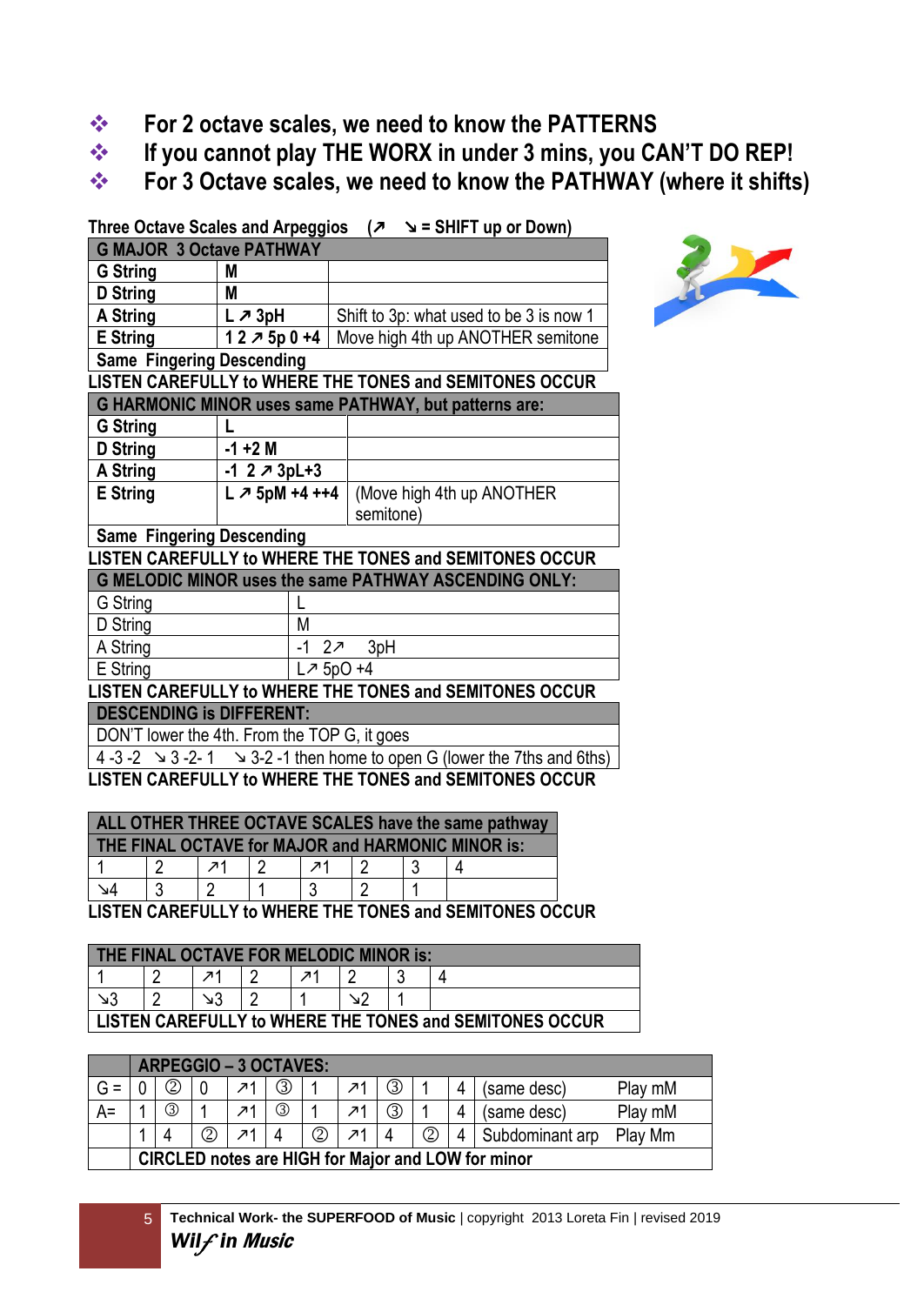# WHO WANTS TO READ THIS!??



This Diminished 7<sup>th</sup> "Circle" makes Dim 7ths SO easy!

- ❖ Dim 7ths are a "pile of minor 3rds"
- ❖ Find the starting finger
- ❖ Go clockwise up to the top str- end on same 2 fingers you started on
- ❖ Go anti-clockwise descending, to where you started



*With thanks to my former student, ALEX CHIN, who created this artwork c. 2010*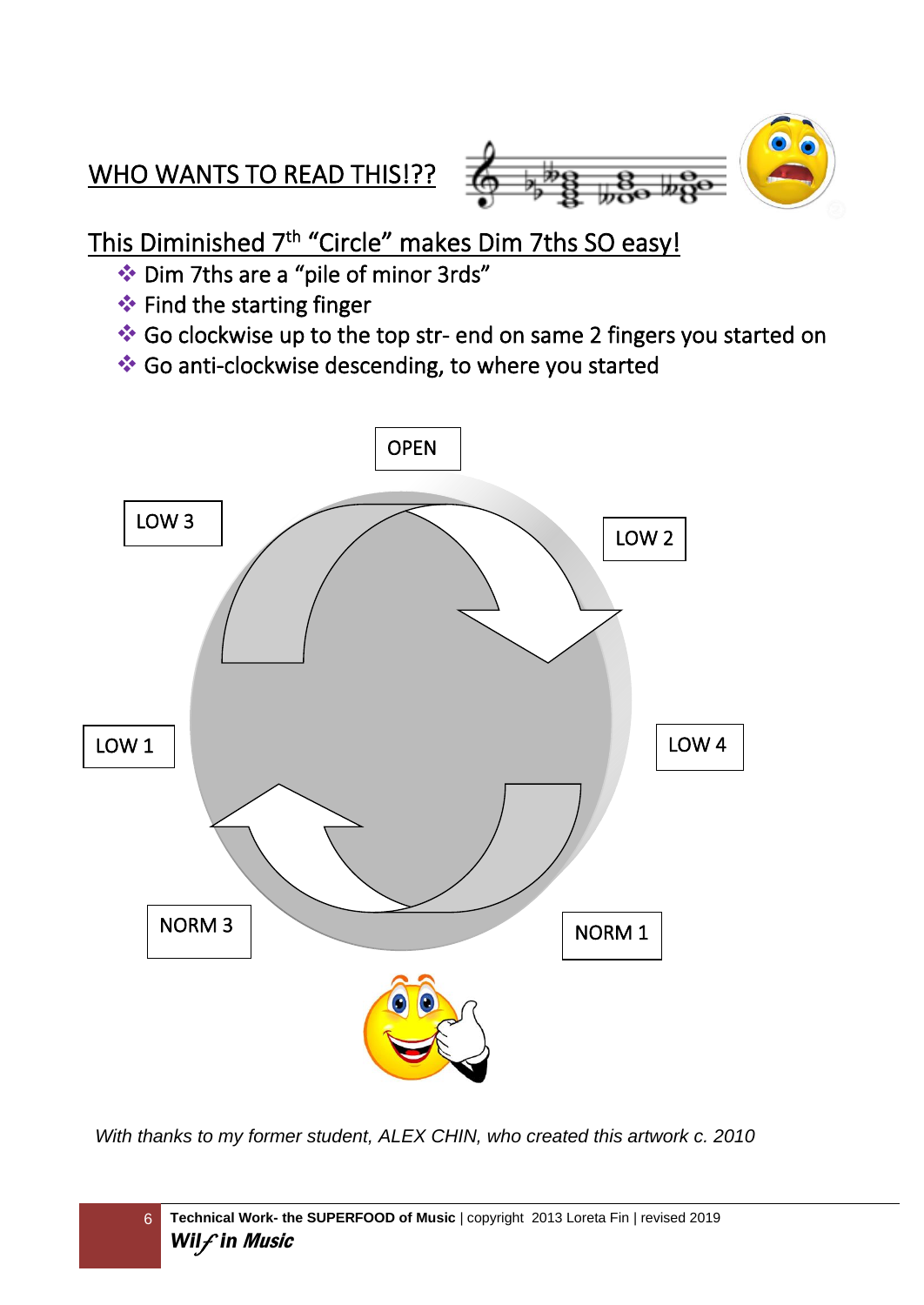### **Key signatures – using strings to help you remember**

| VIOLIN                                                               |  |  |  |  |  |
|----------------------------------------------------------------------|--|--|--|--|--|
| Use the open strings going UP to learn MAJOR KEYS with SHARPS:       |  |  |  |  |  |
| G major has 1 sharp                                                  |  |  |  |  |  |
| D major has 2 sharps                                                 |  |  |  |  |  |
| A major has 3 sharps                                                 |  |  |  |  |  |
| E major has 4 sharps                                                 |  |  |  |  |  |
| Use the LOW first fingers going DOWN to learn MAJOR KEYS with FLATS: |  |  |  |  |  |
| F major<br>has 1 flat                                                |  |  |  |  |  |
| Bb major has 2 flats                                                 |  |  |  |  |  |
| Eb major has 3 flats                                                 |  |  |  |  |  |
| Ab major has 4 flats                                                 |  |  |  |  |  |
| Use NORMAL 1st finger going UP to learn MINOR KEYS with SHARPS:      |  |  |  |  |  |
| A minor has NO sharps                                                |  |  |  |  |  |
| E minor has 1 sharp                                                  |  |  |  |  |  |
| B minor has 2 sharps                                                 |  |  |  |  |  |
| F# minor has 3 sharps                                                |  |  |  |  |  |
| Use 3rd finger going DOWN to learn MINOR KEYS with FLATS:            |  |  |  |  |  |
| A minor has NO flat                                                  |  |  |  |  |  |
| D minor has 1 flat                                                   |  |  |  |  |  |
| G minor has 2 flats                                                  |  |  |  |  |  |
| C minor has 3 flats                                                  |  |  |  |  |  |

| <b>VIOLA</b>                                                       |
|--------------------------------------------------------------------|
| Use the open strings going UP to learn MAJOR KEYS with SHARPS:     |
| C major has NO sharps                                              |
| G major has 1 sharp                                                |
| D major has 2 sharps                                               |
| A major has 3 sharps                                               |
| Use the LOW 2nd fingers going DOWN to learn MAJOR KEYS with FLATS: |
| C major has no flats                                               |
| F major has 1 flat                                                 |
| Bb major has 2 flats                                               |
| Eb major has 3 flats                                               |
| Use HIGH 2nd finger going UP to learn MINOR KEYS with SHARPS:      |
| E minor has 1 sharp                                                |
| B minor has 2 sharps                                               |
| F# minor has 3 sharps                                              |
| C# minor has 4 sharps                                              |
| Use 3rd finger going DOWN to learn MINOR KEYS with FLATS:          |
| Dminor has 1 flat                                                  |
| Gminor has 2 flats                                                 |
| Cminor has 3 flats                                                 |
| Fminor has 4 flats                                                 |

**You can do a similar thing with celli: just adjust the fingers.**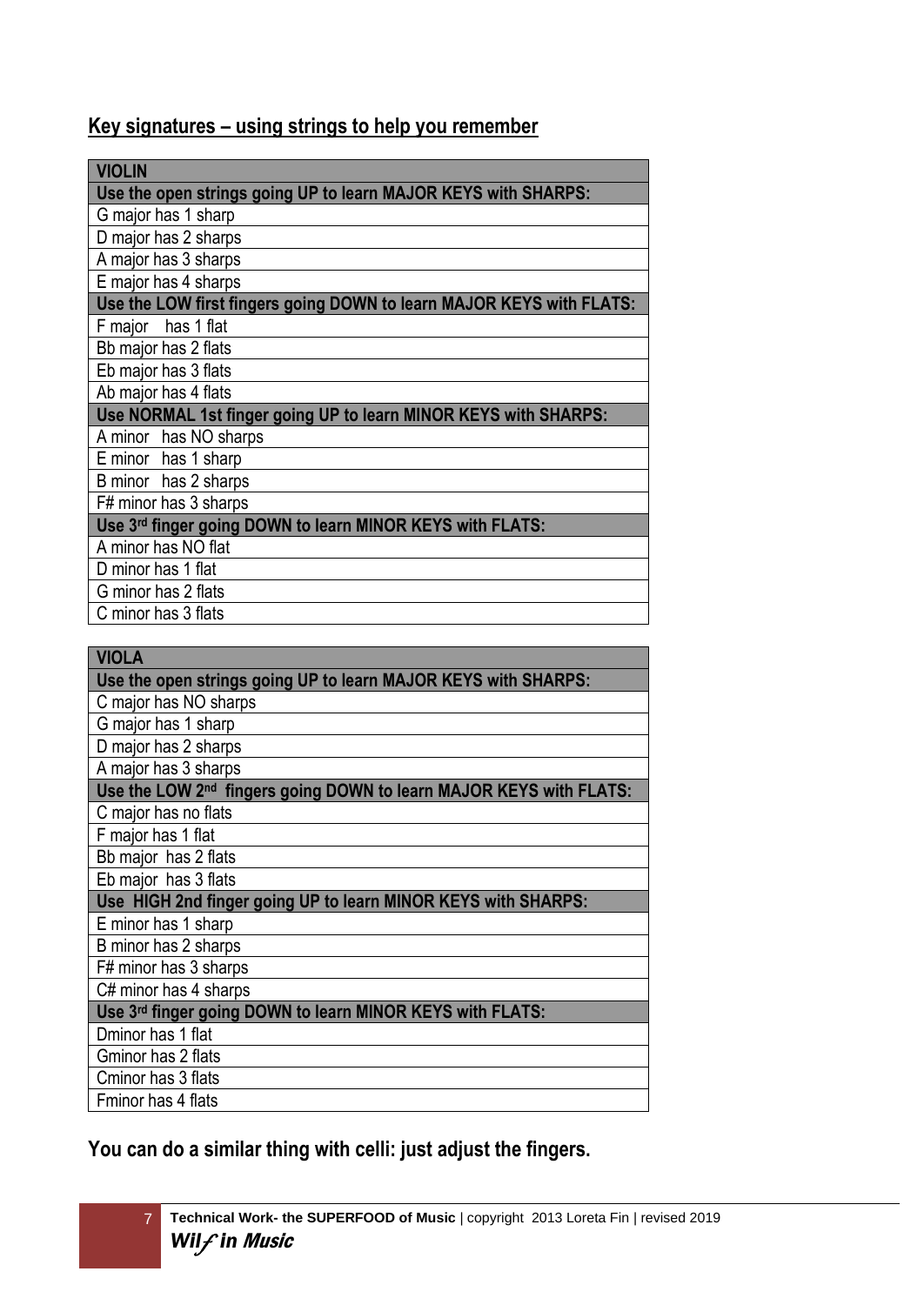### **3 rd position and transposing exercises**

**What used to be 3 is now 1 – check with open string on LH side (octave) What used to be 4 is now 2 – check with open string on the RH side (unison) Find Perfect 4th framework (P4) and play LMH patterns All you need to know is: POSITION, PATTERN, STRING**

#### **Scales in 6ths:** Major STTS STTS Minor TTST SSTT Think about "crabwalks" **Scales in 3rds:** See sheet below **Exercises for Thirds**  $x4\overline{3}$  $\frac{2}{n}$  $\overline{1}$  $\overline{\mathbf{R}}$ Violin  $\overline{\mathbf{R}}$  $\overline{\mathbf{R}}$  $\sigma$  $\overline{\mathbf{r}}$  $\frac{1}{2}$  $\frac{1}{3}$  $\frac{1}{3}$  $\frac{1}{2}$  $\frac{1}{3}$  $\frac{1}{3}$  $\frac{1}{3}$  $\dot{\mathbf{a}}$  $\mathbf{R}$  $\overline{\mathbf{B}}$  $\overline{\mathbf{R}}$  $V$ iola  $\frac{1}{10}$  $\overline{\mathcal{B}}$  $\overline{\sigma}$  $\overline{\sigma}$  $\overline{\mathbf{C}}$ 1st pos. slide 1st - 3rd pos. slide 3rd - 1st pos. 1st pos. opens 3rd pos. opens  $\sqrt{4}$  $\boxed{\mathbf{L}}$  Pattern - First Position  $\overline{\mathbf{B}}$  $\overline{\mathbf{o}}$  $\overline{\mathbf{R}}$  $\overline{\mathbf{R}}$ 8  $\overline{\phantom{a}}$  $\overline{4}$  $\overline{\mathbf{3}}$  $\overline{4}$  $\frac{2}{4}$  $\frac{2}{4}$  $\frac{1}{3}$  $\frac{1}{3}$  $\frac{1}{3}$  $\overline{R}$  $\overline{\mathcal{B}}$  $\overline{\bullet}$  $\overline{\mathbf{R}}$  $\overline{\mathbf{R}}$  $\overline{\mathbf{8}}$  $\boxed{5}$   $\boxed{\textbf{M}}$  Pattern - First Position  $\frac{4}{8}$  $\overline{\mathbf{R}}$ #8  $\overline{\mathbf{c}}$  $\overline{\mathbf{c}}$  $\overline{\mathbf{R}}$  $\overline{\mathbf{g}}$  $\overline{\bullet}$  $\overline{\mathbf{3}}$  $\overline{4}$  $\overline{\mathbf{3}}$  $\overline{4}$  $\frac{2}{4}$  $\frac{2}{4}$  $\frac{1}{3}$  $\frac{1}{3}$  $\frac{1}{3}$  $\overline{\textbf{B}}$ <del>‼Β</del>  $\overline{\mathbf{g}}$  $\overline{\bullet}$  $\overline{\mathbf{o}}$  $\overline{\mathbf{B}}$  $\overline{\mathbf{8}}$  $\overline{\bullet}$ **6 H** Pattern - Third Position  $\overline{\mathbf{g}}$ <u>8</u>  $\overline{\mathbf{R}}$ 8  $\bar{\mathbf{z}}$  $\bullet$  $\overline{\mathbf{3}}$  $\overline{4}$  $\overline{\mathbf{3}}$  $\mathbf 1$  $\mathbf{2}$  $\overline{\mathbf{4}}$  $\frac{1}{3}$  $\frac{2}{4}$  $\frac{1}{3}$  $\frac{2}{4}$  $\frac{1}{3}$  $\overline{\mathbf{g}}$  $\overline{\mathbf{B}}$  $\bf{a}$  $\overline{\mathbf{g}}$  $\overline{\mathbf{8}}$  $\overline{\bullet}$  $\overline{\bullet}$

### **Double Stops – 3rds and 6ths**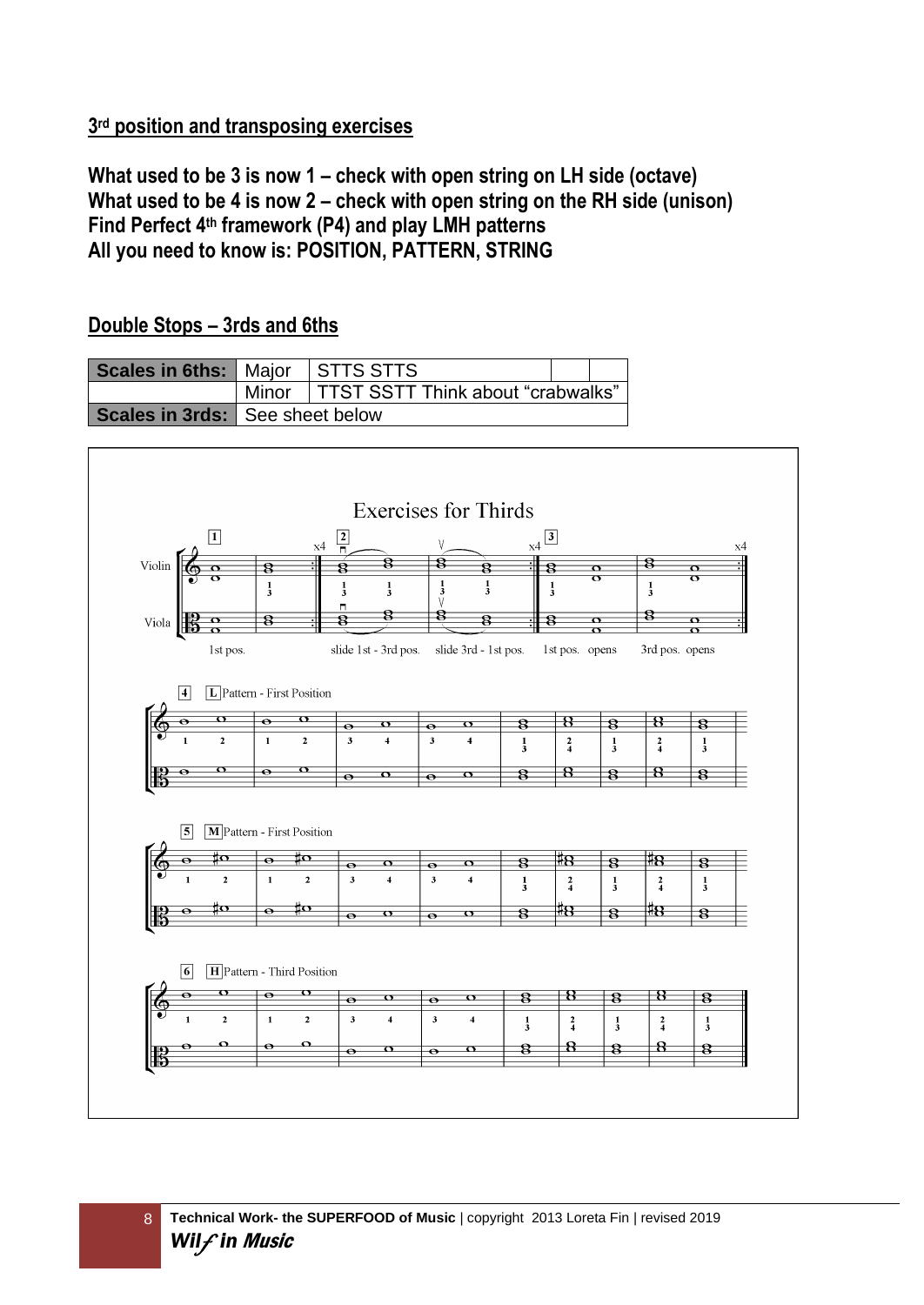### **TIPS FOR PRACTICE**

- ❖ **Once you have learnt the skills, it means you have "pressed SAVE" on your computer (brain)**
- ❖ **You can then ACCESS the files whenever you need them**
- ❖ **If you don't do it lots when it's NEW, you haven't SAVED and it will be lost!**
- ❖ **Don't practise until you get it right, practise until you CAN'T get it wrong**
- ❖ **All things are difficult before they become easy**
- ❖ **The bigger the investment, the greater the return**
- ❖ **I can't play it** *YET* **because I haven't done it** *ENOUGH*
- ❖ **The more you practise them, the less you HAVE to practise them!**

### **HINTS FOR A GOOD SOUND:**

- ❖ **When the bow is STRAIGHT, the sound is GREAT**
- ❖ **CHECK YOUR C-CURVES**
- ❖ **Don't tread on the puppy dog's tail – he'll growl at you**
- ❖ **The higher you go, the closer the bow (closer to YOU/Bridge)**
- ❖ **Don't SCRIBBLE with your "ELBONE"**
- ❖ **What is pinkie's "job"? – bring the "buddies" DOWN - let the pinkie do its job**
- ❖ **Push down and pull up with the wrist – Silver mountains, Golden valleys**

### **ADD YOUR OWN:**



9 **Technical Work- the SUPERFOOD of Music** *|* copyright 2013 Loreta Fin | revised 2019 *Wil*f *in* Music